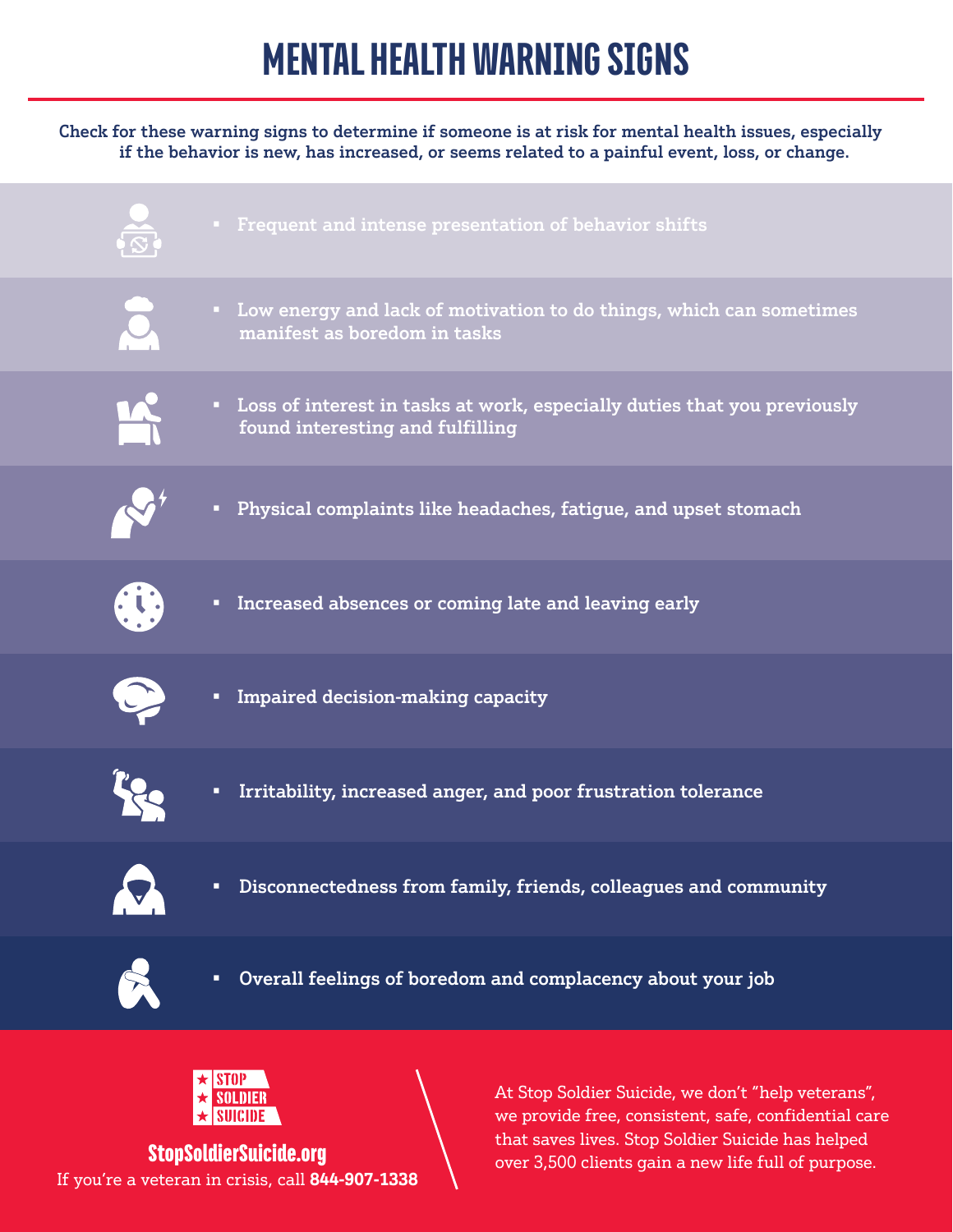### MENTAL HEALTH WARNING SIGNS

Communicating with colleagues that have mental health challenges can be difficult, but knowing how to talk with your colleagues can make all the difference.

#### **When Talking With A Colleague…**

- Remain calm.
- Listen more than you speak.
- Maintain eye contact.
- Act with confidence.
- Do not argue.
- Use open body language.
- Limit questions, but ask the right questions.
- Let the other person do the talking.
- Use supportive, encouraging comments.
- Don't rush trying to solve their problems for them.
- Be honest  $-\text{let}$  them know that there are no quick solutions, but help is available.
- Listen carefully for reasons for getting help – it only takes one.

### **Asking the "Right" Questions**

Be sensitive, but ask direct questions, such as:

- How have you been?
- How's your stress level lately?
- Have you been eating and sleeping?
- Is there anything you want to talk about?
- Would you be willing to talk to someone?
- What can I do for you?
- When is the best time to check in with you again?





If you're a veteran in crisis, call **844-907-1338**

At Stop Soldier Suicide, we don't "help veterans", we provide free, consistent, safe, confidential care that saves lives. Stop Soldier Suicide has helped **StopSoldierSuicide.org** entry that saves fives. Stop Soldier Suicide has helped